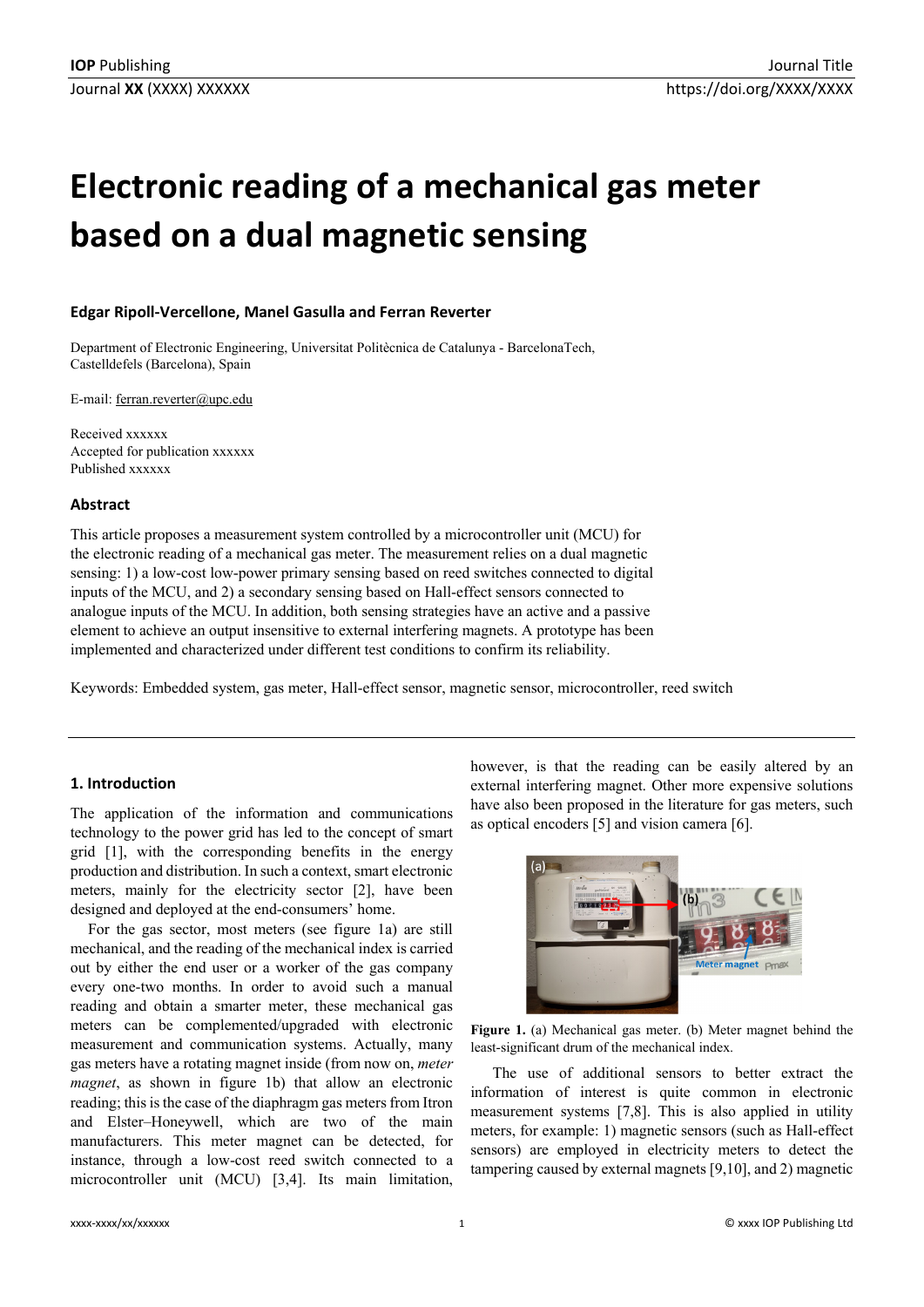sensors (such as reed switches) are proposed for detecting the theft or detachment of gas meters [11]. However, the detection of the meter magnet of a gas meter in the presence of an external interfering magnetic field is still a challenge. This is tackled herein by incorporating additional sensors to the basic reed switch-based configuration [3,4].

## **2. Electronic circuit**

Figure 2 shows the proposed MCU-based circuit with a dual magnetic sensing: 1) a primary (default) sensing that relies on reed switches [3,4], and 2) a secondary sensing carried out by Hall-effect sensors. Both sensing strategies have an active and a passive element, as in strain gauges to compensate for interfering effects [12]. The active elements are placed as close as possible to the position of the meter magnet to be very sensitive to it. The passive elements are placed at the minimum distance from the corresponding active element that provides a "zero" sensitivity to the meter magnet. The shorter the distance, the more similar the effects of the interfering magnet on both sensors. Overall, the circuit has four sensors: a) *Primary Active Sensor* (PAS), which detects the meter magnet in normal conditions, i.e. without interfering effects. b) *Primary Passive Sensor* (PPS), which detects the interfering effects and, hence, activates the secondary sensing. c) *Secondary Active Sensor* (SAS), which monitors the meter magnet in unusual conditions, i.e. with interfering effects.

d) *Secondary Passive Sensor* (SPS), which monitors the interfering effects in unusual conditions.



**Figure 2.** Schematic of the proposed circuit.

The PAS and PPS are connected, via an RC de-bouncing circuit, to digital inputs of the MCU with external interrupt capability, whereas the SAS and SPS are connected to analogue inputs with an embedded analogue-to-digital converter (ADC). Except when the meter magnet is aligned to the SAS, the output voltage of the SAS and SPS ( $V_{SAS}$  and  $V_{SPS}$ , respectively) should be ideally the same. However, this is not practically true due to the tolerance of the sensors, and the fact that the interfering magnet will not equally affect both of them. The MCU also includes a digital counter that increases by 1 every time that the meter magnet passes in front of the active sensors, thus counting the gas consumption with a resolution of  $0.01 \text{ m}^3$ .

With the aim of reducing the current consumption of the design, SAS and SPS are only supplied when required. To do so, a digital output (*V*power in figure 2) of the MCU provides a digital "1" to the supply voltage pin of these sensors only when the secondary sensing needs to be active. By default, *V*power provides a digital "0" and, hence, these sensors do not consume energy.

Most of the commercial reed switches and Hall-effect sensors available in the market operate correctly in the industrial temperature range (i.e. from  $-40$  to  $+85^{\circ}$ C), which is clearly wider than the expected operating range of the gas meter even if this is placed outdoors. In addition, integrated Hall-effect sensors usually include a temperaturecompensation circuitry so that the analogue output is almost insensitive to temperature changes. The typical value of the temperature coefficient of the magnetic sensitivity is around 0.02%/ºC [13]. Accordingly, an extreme change of the ambient temperature of 50ºC would cause a change of 1% in the sensitivity and, hence, in the amplitude of the pulse generated by the presence of the meter magnet. This change is completely negligible for the application considered herein.

#### **3. Firmware**

A flowchart of the algorithm executed by the MCU is shown in figure 3. First, an "Initialization & configuration" stage sets the different peripherals of the MCU. In addition, the secondary sensing is temporally activated with the aim of measuring  $V_{SPS}$  at rest conditions; its value is stored in the variable  $V_{SPS,0}$ . Next, the flowchart has five main stages:

- *Stage A*, which corresponds to the normal operating conditions without the presence of an interfering magnet. The system relies on the primary sensing and the counter is increased by 1 at each rising edge of  $V_{\text{PAS}}$  provided that  $V_{\text{PPS}}$ is "0". If  $V_{PPS}$  is "1", the secondary sensing is activated.

- *Stage B*, which is intended to obtain the difference  $V_{SAS} - V_{SPS}$  once  $V_{SPS}$  is stable, i.e. when the interfering magnet has a fixed position. Such a difference, which is stored in the variable  $\Delta V_{\text{ref}}$ , is expected to be different than zero since the interfering magnet will not equally affect SAS and SPS.

- *Stage C*, which checks the presence and/or movement of the interfering magnet. First, a double check on  $V_{PPS}$  and  $V_{SPS}$ confirms either the presence or absence of the interfering magnet. Second, any change of position of the interfering magnet is detected by comparing  $V_{SPS}$  with that obtained in stage B (stored in the variable  $V_{SPS,ref}$ ). And third, the factor  $\Delta V = V_{\text{SAS}} - V_{\text{SPS}} - \Delta V_{\text{ref}}$  is computed. We expect  $\Delta V = 0$  under no effects of the meter magnet, and  $\Delta V > 0$  under its effects. If  $\Delta V$  < 0, it means that  $\Delta V_{\text{ref}}$  was computed in stage B with the meter magnet effects and, hence, it has to be recalculated.

- *Stage D*, which detects the effects of the meter magnet on SAS. When the meter magnet is aligned to SAS,  $V_{SAS}$ increases and  $\Delta V > 0$ . If  $\Delta V$  is higher than a certain threshold, then the counter is increased by 1. In addition, an internal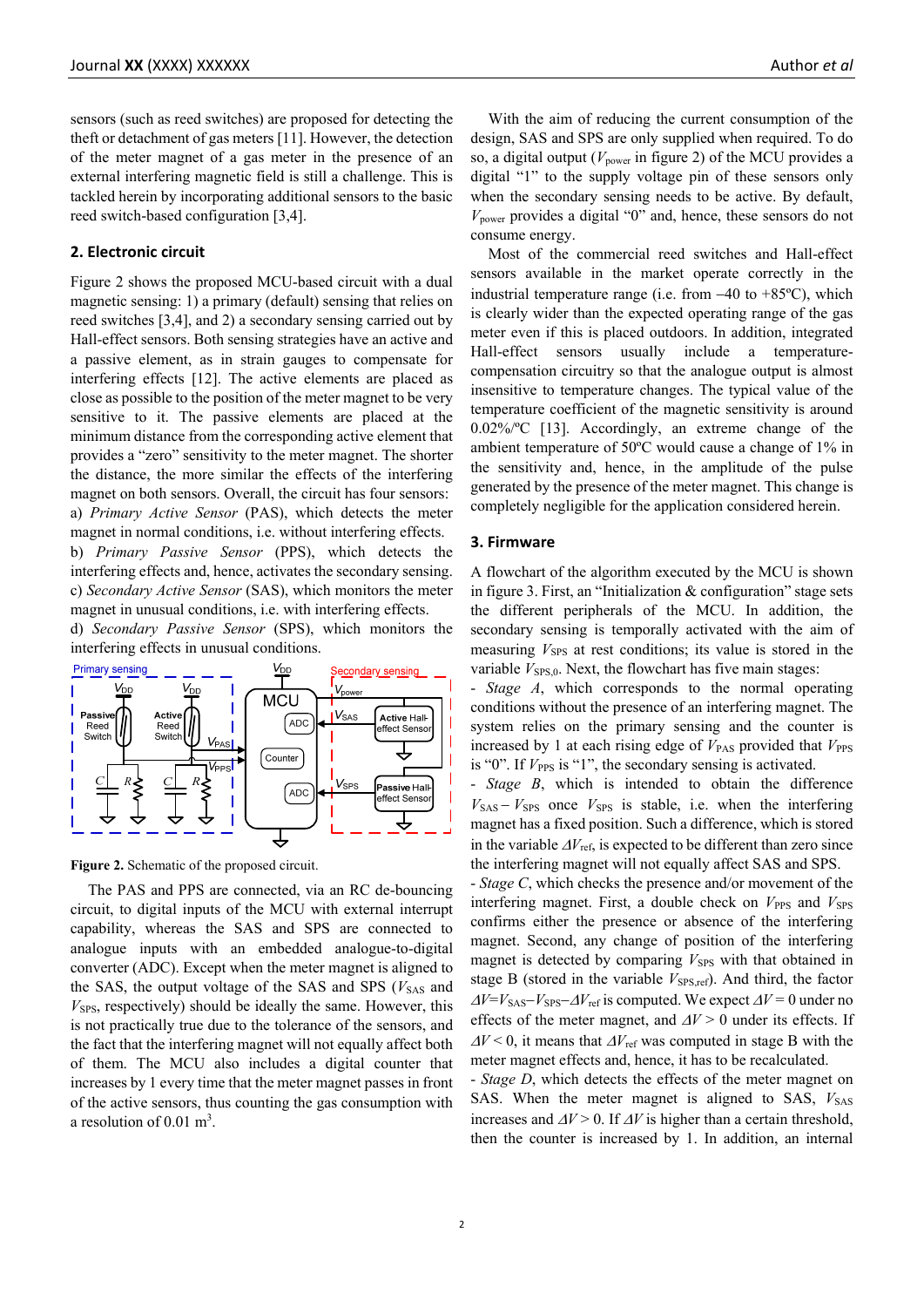variable (*M*) is set to "1", which indicates that the meter magnet has been already detected by the secondary sensing.

- *Stage E*, which checks when the SAS is not anymore under the effects of the meter magnet. This is inferred by comparing  $\Delta V$  with zero. When this is the case, *M* is set again to "0" to be able to detect the next magnet-SAS alignment.

To have a more stable algorithm, the values of  $V_{SAS}$  and  $V_{SPS}$  correspond to the average of 10 measurements. In addition, the comparison between analogue voltages in Fig. 3 takes into account a certain level of uncertainty around the expected value. To optimize the energy consumption in unusual operating conditions, the MCU is by default in sleep mode, executes the algorithm every 50 ms, and enables the Hall-effect sensors (via the  $V_{power}$  signal) during 1 ms.



**Figure 3.** Flowchart of the algorithm executed by the MCU.



**Figure 4.** PCB developed: (a) top layer, and (b) bottom layer.

#### **4. Experimental results**

A prototype of the circuit in figure 2 was developed in a printed circuit board (PCB), as shown in figure 4. The MCU (STM32L071KZU from STMicroelectronics) ran on a 32-kHz crystal oscillator. This MCU has an embedded 12-bit ADC with a resolution (or a least-significant bit, LSB) of  $0.8 \text{ mV}$ when the supply voltage  $(V_{DD})$  is 3.3 V. The Hall-effect sensor (AH49ENTR-G1 from Diodes Incorporated, with a nominal sensitivity of 16 mV/mT) was selected to have a wide magnetic field range  $(\pm 0.1 \text{ T})$  and, hence, avoid its saturation due to the interfering magnet. The reed switch was the CT10- 2540-G1 from Coto Technology, and  $R = 560 \text{ k}\Omega$  and  $C = 5.6$  nF. Table 1 summarises the main costs to develop the proposed design.

Table 1. Cost of the main components to develop the design shown in figure 4 assuming a high-volume production.

| Component                  | $Cost(\epsilon)$ |
|----------------------------|------------------|
| <b>PCB</b>                 | 1.00             |
| <b>MCU</b>                 | 1.40             |
| 32-kHz crystal             | 0.26             |
| Reed switches $(x2)$       | 0.69             |
| Hall-effect sensors $(x2)$ | 0.63             |
| Battery                    | 0.16             |
| Battery holder             | 0.17             |
| <b>TOTAL</b>               | 4.32             |



**Figure 5.** Placement of the PCB shown in figure 4 into the gas meter: (a) without the protecting box, (b) with the protecting box.

The PCB had the appropriate physical dimensions to be placed into the gas meter, as shown in figure 5. The primary sensing was placed at the top layer, whereas the secondary sensing at the bottom, as shown in figure 4. The active sensors (PAS and SAS) were positioned at the border of the PCB to be as close as possible to the meter magnet; when the meter magnet was aligned, the distance to the active sensors was around 10 mm. On the other hand, the passive sensors (PPS and SPS) were placed at 2 and 11 mm, respectively, from the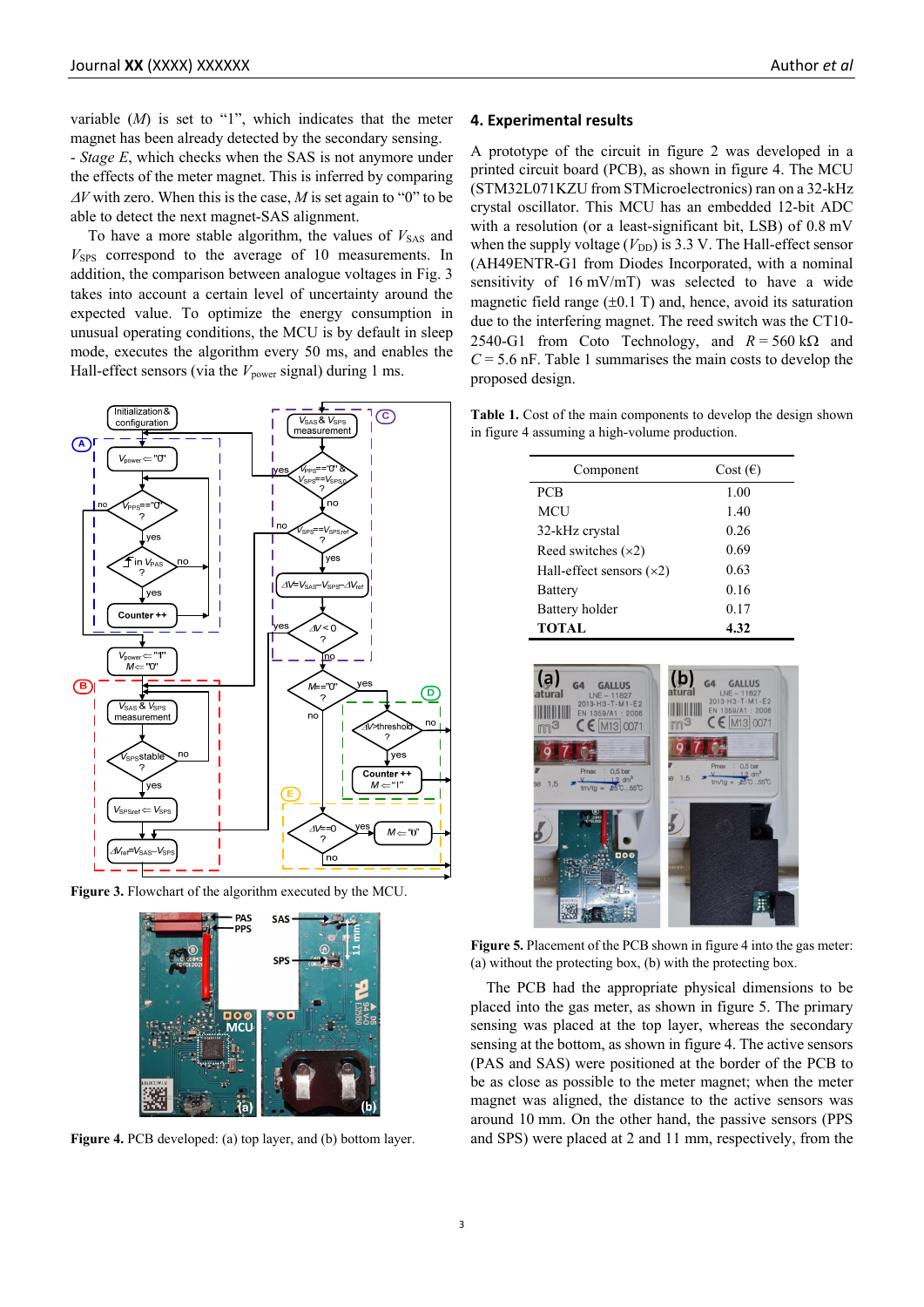corresponding active element. Using such distances, the PPS was insensitive to the meter magnet, whereas the SPS was at least ten times less sensitive to the meter magnet than the SAS.

To easily characterize the prototype, the gas injected to the meter inlet was air through an electric air pump. An external disc magnet, with a diameter of 4.8 cm, was employed to generate the interfering magnetic field. This magnet was completely attached to the front, top, and lateral of the mechanical index of the meter; although being attached, the minimum distance to the sensors was around 12 mm. In the worst testing scenario, this magnet caused (at the sensors position) an interfering magnetic field of 50 mT. On the other hand, the meter magnet generated (at the active sensors position) a magnetic field of 0.6 mT, which is 80 times lower than the previous one.

Figure 6 shows the experimental waveforms acquired by a digital oscilloscope under no effects of an interfering magnet. In such conditions, the PPS provided a digital "0", whereas the PAS generated a rising edge, which increased the value of the counter by 1, when the meter magnet became aligned to it. The signal provided by the PAS was activated for a time interval of 900 ms, which would correspond to a gas consumption of about 133 l/min. Of course, the lower the gas consumption, the longer the activation time.

The most critical interfering scenario was when the interfering magnet was attached to the front of the mechanical index of the meter. Figure 7 shows the experimental waveforms of  $V_{SAS}$  and  $V_{SPS}$  when the interfering magnet was placed at three different front positions; the signals provided by PAS and PPS are not represented there but they were a digital "1". According to figure 7, when the meter magnet was aligned to SAS,  $V_{SAS}$  increased by 10 mV regardless of the position of the interfering magnet, whereas  $V_{SPS}$  was almost constant. An increase of 10 mV corresponds to a change of 12 LSB at the ADC output. From figure 7, we can also see that the baseline of  $V_{SAS}$  and  $V_{SPS}$  (and, hence, the difference  $V_{SAS} - V_{SPS}$ ) depended on the position of the interfering magnet, but this was dynamically corrected by the algorithm proposed in figure 3.

In normal operating conditions and when the reed switches were open, the circuit in figure 2 had a current consumption of  $5 \mu A$ , which was mainly due to the sleep mode of the MCU. However, when the secondary sensing was active, the average current consumption increased up to 86  $\mu$ A. Therefore, the robustness in front of interfering magnets is at the expense of a higher current consumption.

After proving the feasibility of the proposed measurement subsystem, this could be complemented with: 1) a communication subsystem using a Low-Power Wide-Area Network (LPWAN) technology, and 2) an energy harvester, such as a low-area photovoltaic panel, especially for those gas meters located outdoors. The energy consumption of the communication subsystem is expected to be higher than that of the measurement subsystem, but the sensor node could still be autonomous thanks to the energy harvester.



**Figure 6.** Waveforms acquired from the PAS and PPS when the meter magnet was detected under no interfering magnet effects.



**Figure 7.** Waveforms acquired from the SAS and SPS when the meter magnet was detected and the interfering magnet was at three different positions at the front of the meter. The ground level of channels 1 and 2 was moved down (not visible in the screenshots) at different positions to better appreciate the effects of the meter magnet on both signals, but it was at the same position for the three cases represented.